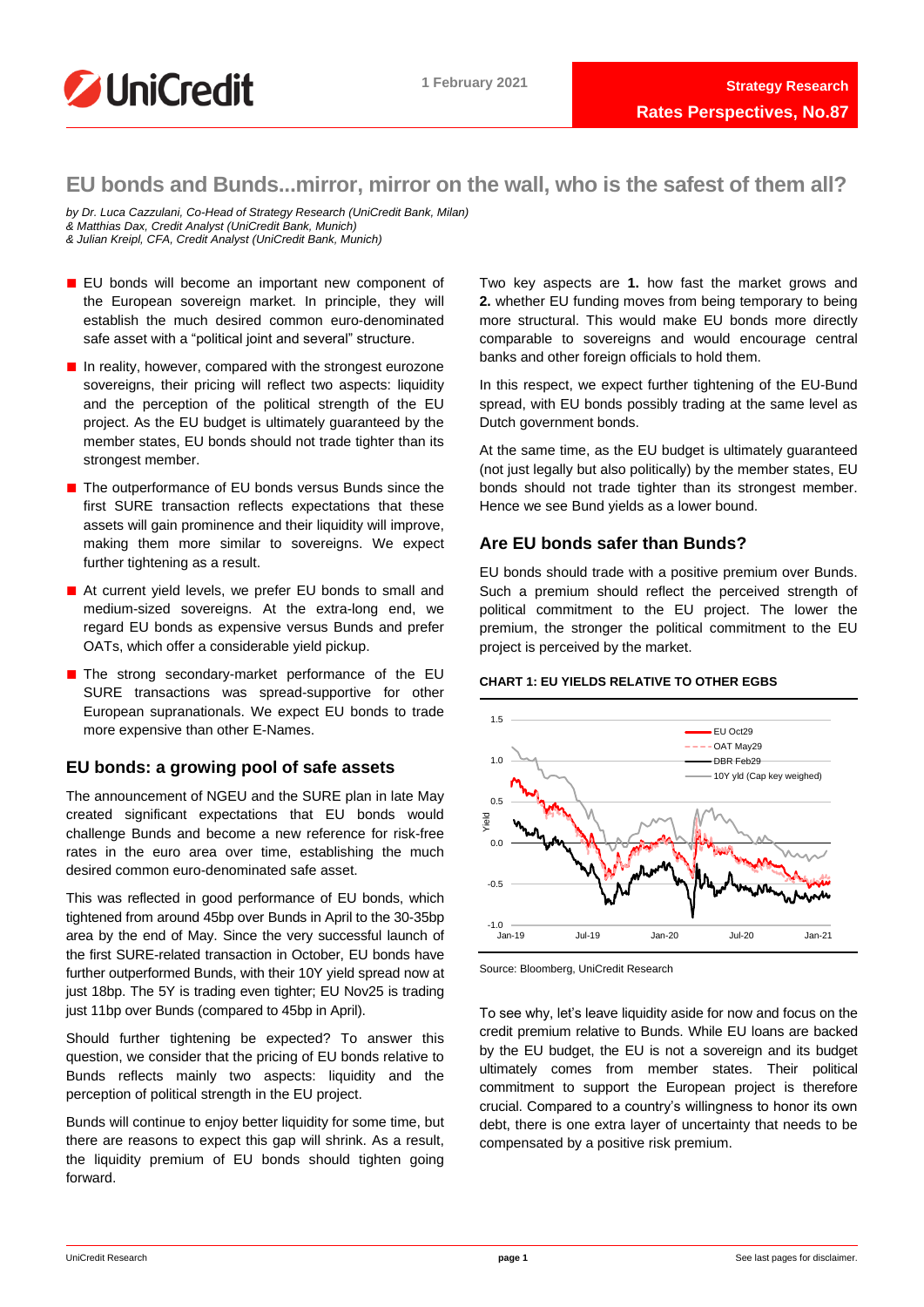

To address the size of this spread, at least qualitatively, one needs to focus on risk scenarios and consider that, while not strictly the case from a legal perspective, guarantees to EU loans are de facto joint and several from a political standpoint.

A first risk scenario would be if one country decides to leave the EU without honouring its share of loans (unlike the UK did with the Brexit agreement). This could occur because, as the amount of loans increases going forward, there will be a higher incentive not to pay in the event of an exit.

A second risk scenario would be if a EU country becomes unable to repay the loans.

The exit/insolvency of one small country would not pose a big problem, so the relevant risk scenario for an EU bondholder would be that a group of countries (or one large country) leaves on bad terms or become insolvent and that the burden on the remaining members is great enough to become politically unpalatable.

For reference, assuming that the maximum amount of NGEU and SURE resources are disbursed (EUR 850bn), this would represent almost 15% of German and French GDP combined, a figure that would test their political commitment.

The probability of such an event occurring may be very low, but it is not zero. Taking this into account, EU bonds should not trade tighter than the lowest yield observed at the country level (Bunds). A more conservative approach is that EU yields should not be lower than the average yield of Germany and France, the two largest and safest issuers needed to preserve the EU project.

The EU credit spread to Bunds will vary over time, reflecting changing investor confidence in the EU project.

We have identified a floor for the EU bond yield. Can we also find a level beyond which the yield would be too high? The GDPweighed yield of member countries should represent a rough indication of EU yields under a strict interpretation that loan guarantees are split proportionally across countries. EU yields should never trade above this level, especially in quiet markets.

Indeed, we think that EU yields should trade lower than the GDP-weighted average of individual countries' yields, because of the strong institutional setting that creates de facto joint and several support. It should be noted, however, that there is no explicit language that creates joint and several guarantees.

## Box: EU loan guarantees

EU borrowing is a direct and unconditional obligation of the EU, which it is legally bound to service by the Treaty on the functioning of EU (Article 323).

The EU's debt service is ensured by multiple layers of debtservice protection. The debt is paid, in the first place, with loan-redemption payments received from loan beneficiaries that have always serviced their debt.

In the unlikely event of non-payment by a loan beneficiary, the EU budget guarantees that the EU will honor its obligations in a timely fashion. To this end, the European Commission can make available its cash buffer, re-prioritize budgetary expenditure and, if needed, draw on additional resources from EU member states.

The budgetary margin (difference between own-resources annual ceiling of the multi annual financial framework and the actual payment appropriations of the EU budget) serves as protection to investors by providing coverage against unexpected payment obligations.

For the SURE programme, member states provide additional guarantees of EUR 25bn to protect the EU budget in times of stress, when loans cannot be repaid by member states.

# **EU bonds: the liquidity premium**

We now turn to the liquidity premium offered by EU bonds. Chart 2 shows the yield spread to Bunds of EU, KfW and Dutch government bonds.

These issuers have a broadly comparable credit risk: KfW bonds enjoy an explicit, direct and unconditional guarantee by the German government, and Dutch bonds are an asset with a high credit standard. They all enjoy a high rating – if anything the EU has a slightly lower rating than the other two (AAA by Fitch and Moody's while AA with a positive outlook by S&P). Hence, their yield spread to Bunds should mainly reflect differences in liquidity and the difference related to belonging to the sovereign space versus being and Agency.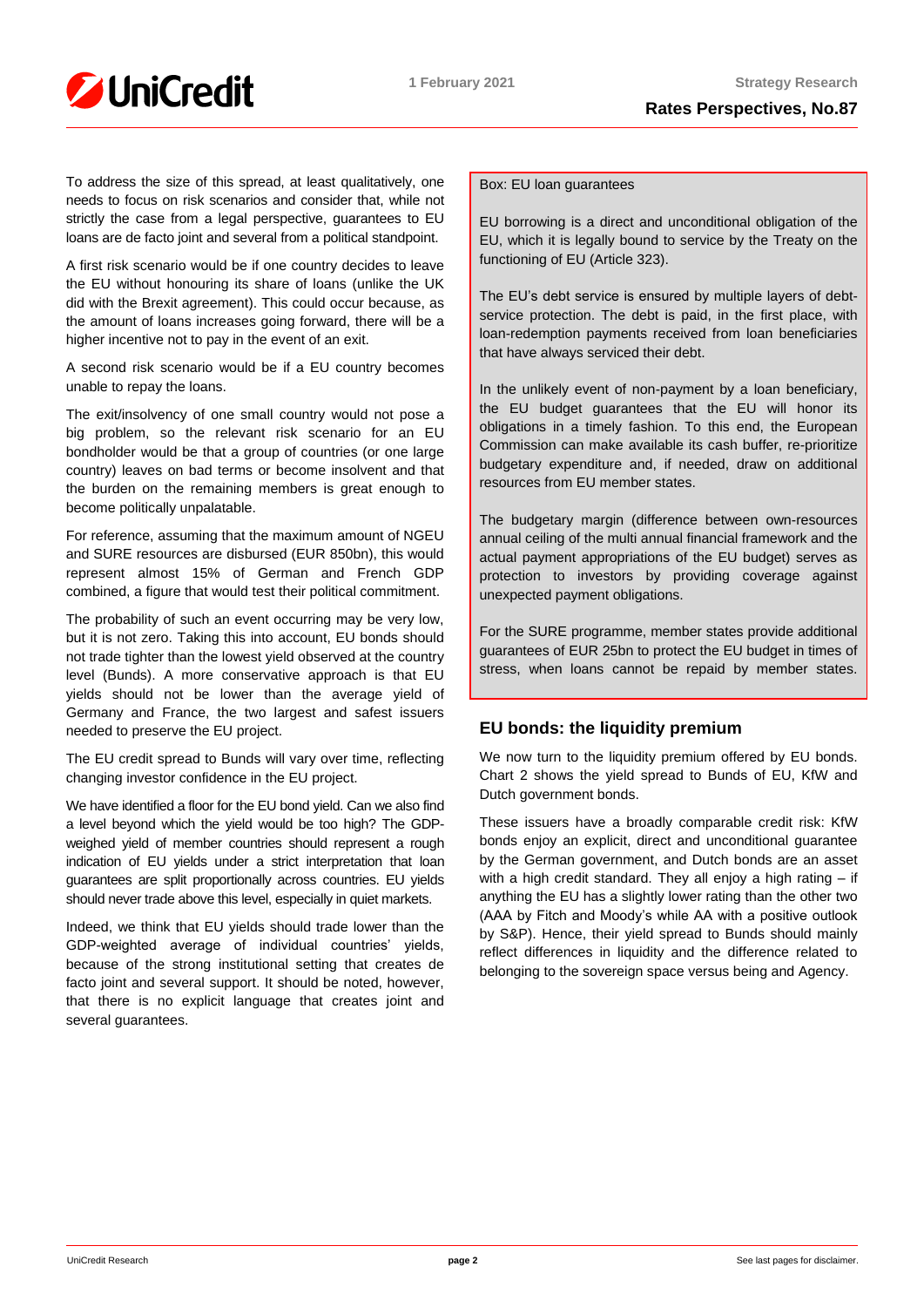

## **CHART 2: 10Y YIELD SPREAD VERSUS BUND**



Source: Bloomberg, UniCredit Research

There are two variables that could provide an indication of liquidity: the total amount of bonds outstanding or the size of a relevant benchmark (say the 10Y). We prefer the latter because it already captures the growth of EU bonds (recent SURE bonds have a target outstanding of EUR 10bn), while the total market size (still only around EUR 100bn) would not reflect the recent developments.

EU bonds currently have a maximum target size of EUR 10bn, because of the restriction that redemptions will not exceed 10% of the maximum amount of financial assistance (EUR 100bn with respect to SURE). As Chart 3 shows, this is higher than Supras/agencies and lower than most sovereign issuers. However, once funding for NGEU begins, a higher target amount will become feasible.

With respect to EU bonds we can hence say that current liquidity is still lower than mid-size sovereigns, such as Belgium and the Netherlands, but expected to grow significantly as NGEU plan unfolds.

## **CHART 3: SIZE OF 10Y BENCHMARKS AS A LIQUIDITY PROXY**



Source: Bloomberg, UniCredit Research

Taking the last three years as a reference, 10Y Dutch government bonds reach an outstanding amount of EUR 10- 15bn, much higher than the EUR 3-6bn reached by KfW or EIB benchmarks. As a result, Dutch bonds should offer a relatively low liquidity premium, and this explains their tight spread.

The current EU-Bund ten-year yield spread already reflects expectations that the market will grow and that EU bonds will become more prominent. Based on Chart 2 and Chart 3, we think that EU bonds have the potential for further tightening of their liquidity premium and could trade as tight as Dutch government bonds and possibly tighter, but this will require : **1.** a concrete further growth of the market size and **2.** EU funding moving from being temporary to being more structural and **3.** the setup of efficient hedging instruments, similar to what is available for Bunds

# **EU bonds: modelling the spread with rating and liquidity**

In this section we describe how to obtain a score for various issuers and to match it with market valuations. This can be useful to assess relative value opportunities reflected by current market levels.

We used ratings as a measure of credit quality and the size of ten-year benchmarks as a proxy for liquidity. We assign ratings a linear score so that AAA=1, AA+=2 and so forth. We also divided issuers into three liquidity classes ("low" for issuers with a target size of up to EUR 6bn, "medium" for issuers with a target size of between EUR 6bn and EUR 15bn, "high" for issuers with target size of above EUR 15bn). We then placed these two indicators into a regression model, with rating entering in logs to allow for some non-linearity. The two variables account for 85% of the observed assetswap dispersion.

# **CHART 4: RELATIVE VALUE FOR TOP RATED FIXED INCOME**



Source: Bloomberg, UniCredit Research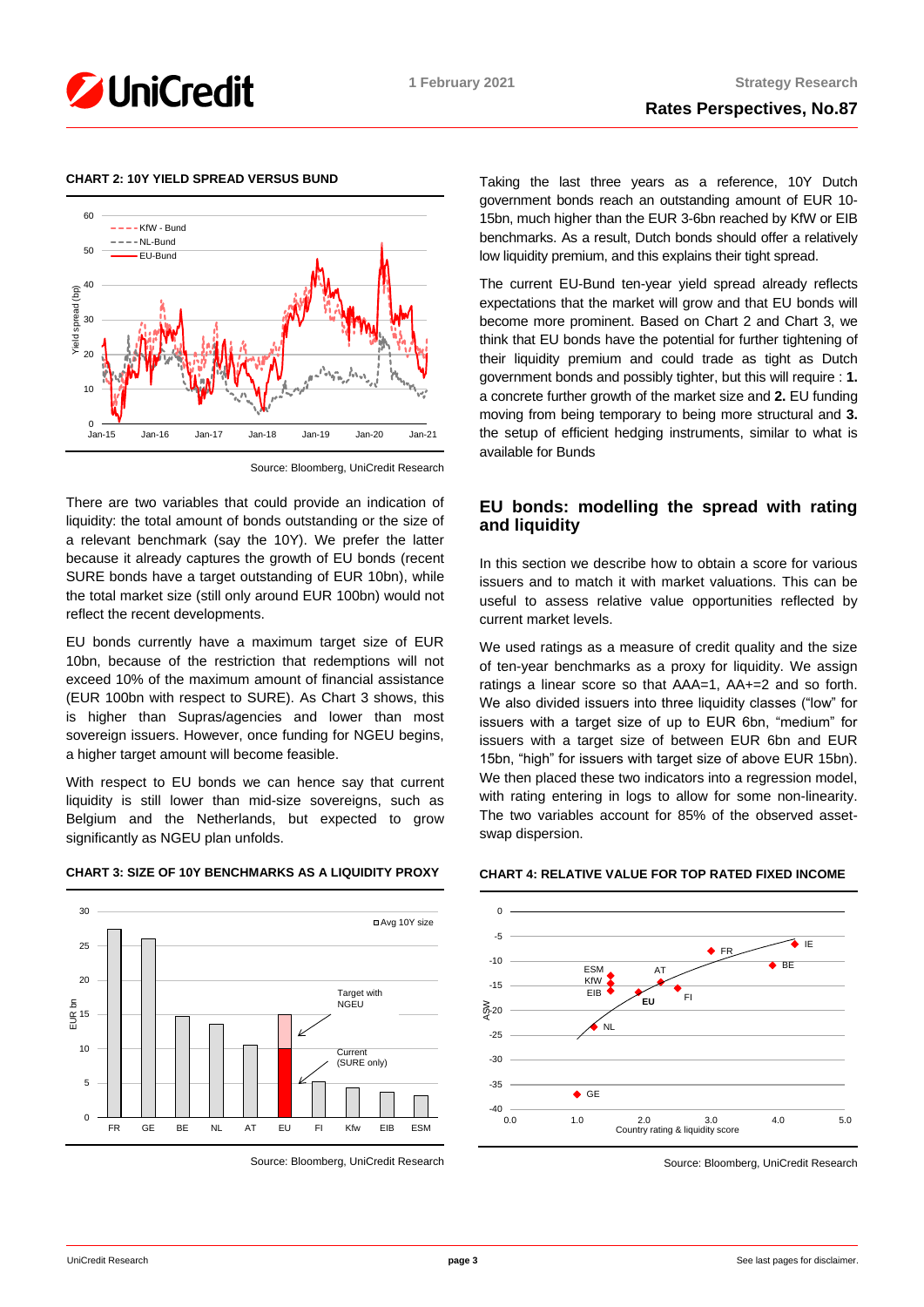

Our analysis suggests that EU bonds are currently close to fair value (1.5bp cheap). The analysis supports the idea that EU bonds have further tightening potential relative to Bunds related to an improvement in liquidity. It also indicates that a rating improvement would lead to further richening of EU bonds.

# **EU: relative-value considerations along the curve**

Chart 5 shows a comparison of EU bonds relative to other sovereign issuers across the maturity spectrum. EU bonds are trading very close to small / mid-sized sovereigns. We prefer EU bonds, which offer better (perspective) liquidity and a better rating. Relative to Bunds, EU bonds offer better value in the 10-20Y area. Moving towards the extra-long end, there is probably an issue of scarcity, which is reflected in the comparatively lower yield pickup offered by EU bonds relative to Bunds.

A comparison with the OATs curve is quite interesting. The relative pickup that OATs offer versus EU bonds becomes very large at the 30Y tenor, a signal that investors in 30Y EU bonds have some institutional/rating constraints that prevent them from moving all the way up to OATs. This is consistent with the allocation statistics of recent EU deals that show that a large portion of the EU Nov50 (37-47%) went to investors based in Germany and the Benelux.

## **CHART 5: EU BONDS RELATIVE TO SOVEREIGNS**



Source: Bloomberg, UniCredit Research

# **EU: relative to other SSA names**

As chart 6 illustrates, the first EU SURE deals performed well in the secondary market after their pricing and the whole EU curve tightened. Furthermore, the strong secondary-market performance of the EU SURE transactions was spreadsupportive for other European supranationals and led to spread tightening across the supranational universe. Overall, EU bonds are expected to trade the tightest, even below EIB bonds, which has been the tightest E-Name so far.



**CHART 6: PERFORMANCE OF EU SURE TRANSACTIONS**

Source: Bloomberg, UniCredit Research

Currently, with EUR 240bn, the EIB has the largest outstanding volume of euro-denominated bonds, followed by the European Financial Stability Facility (EFSF), with EUR 196bn; the EU, with EUR 106bn, and the ESM, with EUR 82bn. The EFSF will only refinance its maturing debt, but due to the high outstanding volume of his debt, we do not expect EFSF liquidity to be endangered in the near future.

Comparable 10Y transactions from European supras show that, since its issuance in mid-October, the new SURE 10Y bond has been trading below those of the ESM/EFSF and even outperforming those of the EIB and KfW (a benchmark SSA issuer, its bonds are often referred to as safe-haven assets).

## **CHART 7: PERFORMANCE COMPARISON: SURE VERSUS SUPRAS AND KFW**



Source: Bloomberg, UniCredit Research

The new EU SURE bonds have an average outstanding volume of EUR 8.9bn, which is already significantly higher than that of comparable issuers, such as the ESM (EUR 3.6bn), the EFSF (EUR 4.1bn), the EIB (EUR 3.5bn) and former EU bonds (EUR 2.5bn).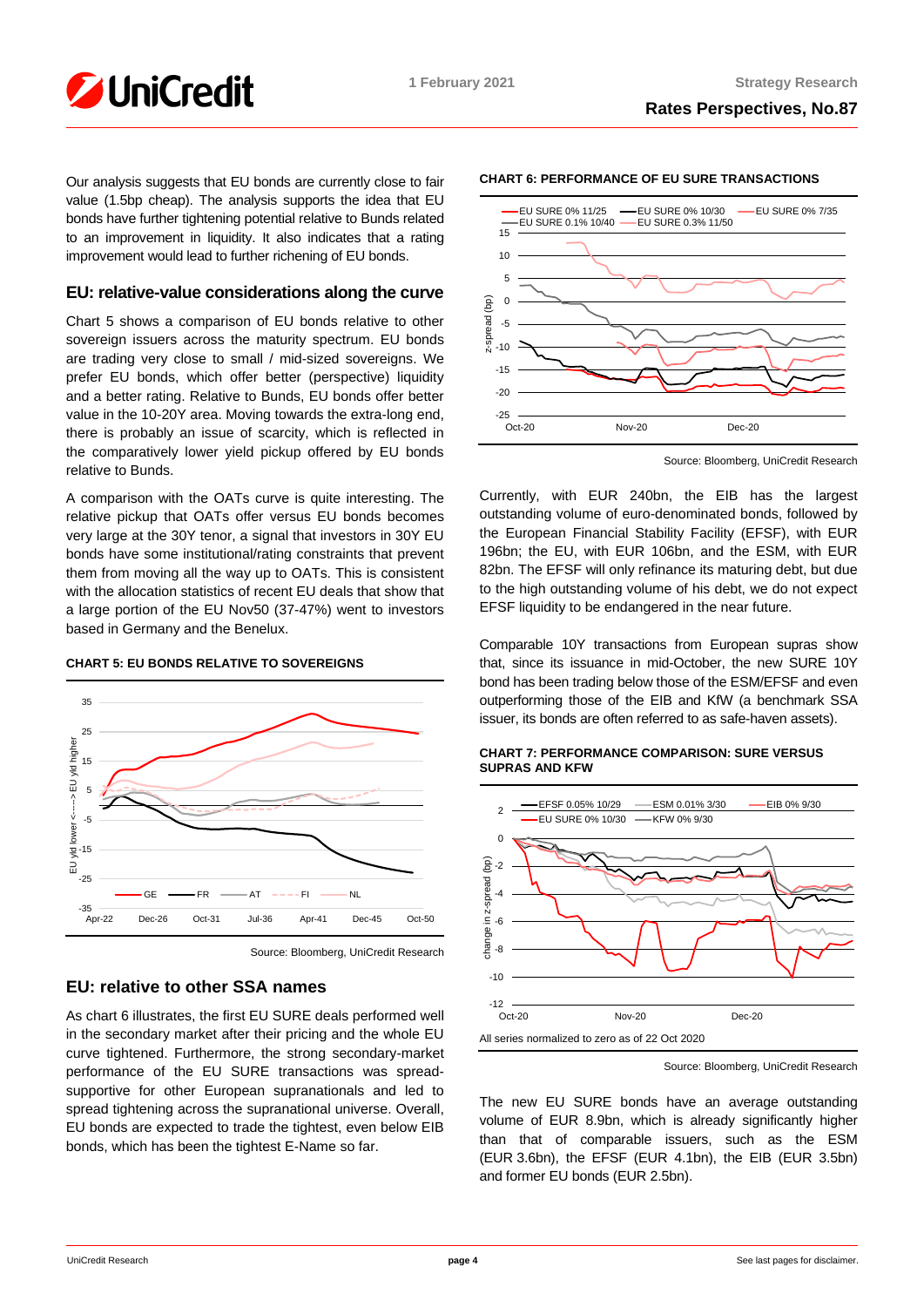

This thereby increases their attractiveness for investors. The size of a SURE bond cannot exceed EUR 10bn, as the amounts due in a given year are not to exceed 10% of the maximum amount of financial assistance under the programme (EUR 100bn). NGEU bonds will be even more liquid, especially the conventional bonds. We expect these to be associated with higher outstanding volumes, as 70% are planned to be issued as conventional bonds and 30% as green bonds. Although the EU will become a key player in the primary market for EURdenominated SSA debt, we do not expect EU bond supply to negatively influence demand for other supras and agency issuers, that are still actively issuing bonds. In the medium term, we expect the EU to be treated more as a sovereign issuer. Therefore, competition from EU supply might be higher for small and mid-sized sovereign issuers.

In our view, the high investor demand for safe-haven assets, and for ESG investments in particular, will lead EU issuance to be easily absorbed and will limit the impact on the spreads of other supras/agencies. Furthermore, the ECB is likely to act as an active buyer in the short-to-medium term. In the short term, we expect conventional EU bonds to trade in line with those of the EIB, but in the medium term, and especially when the total outstanding volume of EUR-denominated EU bonds (currently EUR 106bn) surpasses that of EIB bonds (currently EUR 240bn), we expect the EU's curve to be slightly below the EIB curve thus becoming the tightest Ename. Furthermore, we expect green and social EU bonds to trade slightly tighter than conventional bonds due to their ESG linkage. We estimate the ESG premium of SURE bonds to be at 2-3bp, which is comparable to the greeniums associated with the green Bunds. Given the abovementioned guarantee associated with SURE, market participants might distinguish between the three formats, and we might see three slightly different EU curves – one for each conventional, green and social bond.

#### **CHART 8: EU AND EU SURE BONDS VERSUS EUROPEAN SUPRAS**



Source: Bloomberg, UniCredit Research

# **Authors**

**Dr. Luca Cazzulani** Co-Head of Strategy Research, FI Strategist (UniCredit Bank, Milan) +39 02 8862-0640 [luca.cazzulani@unicredit.eu](mailto:luca.cazzulani@unicredit.eu)

#### **Matthias Dax**

Credit Analyst Sub-Sovereigns & Agencies, ESG (UniCredit Bank, Munich) +49 89 378-13946 [matthias.dax@unicredit.de](mailto:matthias.dax@unicredit.de)

**Julian Kreipl**, CFA Credit Analyst Covered Bonds (UniCredit Bank, Munich) +49 89 378-12961 [julian.kreipl@unicredit.de](mailto:julian.kreipl@unicredit.de)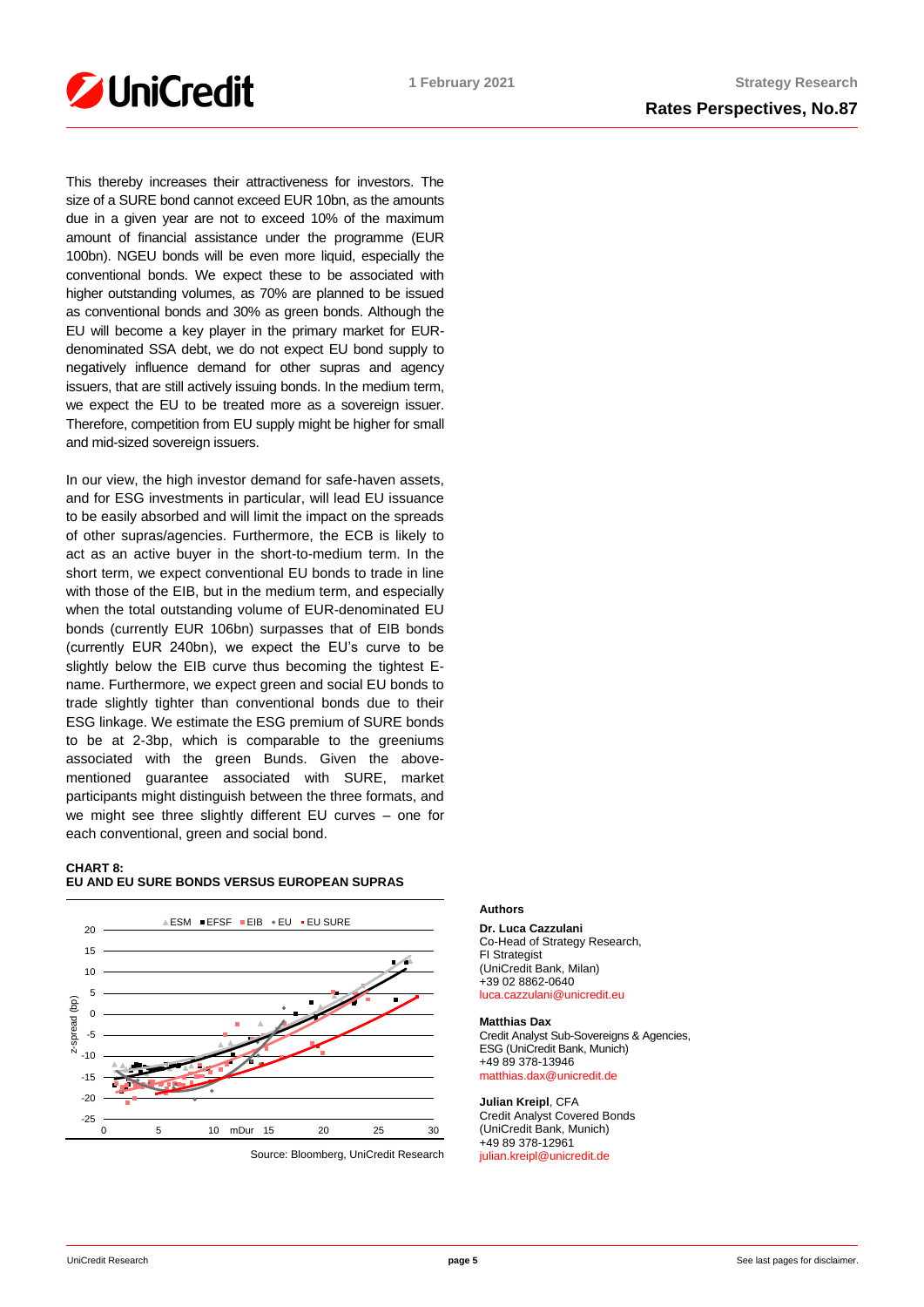

# **Previous editions of Rates Perspectives**

- [»](https://www.research.unicredit.eu/DocsKey/fxfistrategy_docs_2021_178879.ashx?EXT=pdf&KEY=KZGTuQCn4lsvclJnUgseVCsY1pNwWYpSxYneOq3LGyt4eyF56Lnjig==&) Italy's 2021 funding: We still favor the 5Y tenor 8 January 2021
- [»](https://www.research.unicredit.eu/DocsKey/fxfistrategy_docs_2020_178703.ashx?EXT=pdf&KEY=KZGTuQCn4lsvclJnUgseVFcI2-vTFR2nFvdgpPgOyS7_7gSenXs8vw==) 2021: Another year of heavy issuance but ECB to remain supportive 4 December 2020
- [»](https://www.research.unicredit.eu/DocsKey/fxfistrategy_docs_2020_178319.ashx?EXT=pdf&KEY=KZGTuQCn4lsvclJnUgseVFcI2-vTFR2nRi29dMwdIovM3G3jxYh8vw==) Exploring the impact of EU bonds on the EGB market 29 October 2020
- [»](https://www.research.unicredit.eu/DocsKey/fxfistrategy_docs_2020_177861.ashx?EXT=pdf&KEY=KZGTuQCn4lsvclJnUgseVFcI2-vTFR2nyfW5CoPOGyGcSR2zWP6xCA==) Heavier supply at the long end to meet with Fed QE 14 September 2020
- [»](https://www.research.unicredit.eu/DocsKey/fxfistrategy_docs_2020_177386.ashx?EXT=pdf&KEY=KZGTuQCn4lsvclJnUgseVFcI2-vTFR2nO6XLPK2SkhnVq7fg7fdZMA==) Weakening fundamentals unlikely to weigh on OATs 9 July 2020
- [»](https://www.research.unicredit.eu/DocsKey/fxfistrategy_docs_2020_176890.ashx?EXT=pdf&KEY=KZGTuQCn4lsvclJnUgseVFcI2-vTFR2nW1DHnTvta0o0CL0_mPxnUg==) T-LTRO III: Take-up expectation and market impact 19 May 2020
- [»](https://www.research.unicredit.eu/DocsKey/fxfistrategy_docs_2020_176630.ashx?EXT=pdf&KEY=KZGTuQCn4lsvclJnUgseVFcI2-vTFR2nlVdqzbTp94Q4BdEhR8EC5A==) Eurozone funding needs in 2020 after COVID-19 23 April 2020
- [»](https://www.research.unicredit.eu/DocsKey/fxfistrategy_docs_2020_176143.ashx?EXT=pdf&KEY=KZGTuQCn4lsvclJnUgseVFcI2-vTFR2n46XMXAIB2V6cPOOjdj7_cg==) 10/30Y BTP spread: A steepener trade looks better than a flattener 3 March 2020
- [»](https://www.research.unicredit.eu/DocsKey/fxfistrategy_docs_2020_175954.ashx?EXT=pdf&KEY=KZGTuQCn4lsvclJnUgseVFcI2-vTFR2nPNmoWwinZoBS4spnPS0v9A==) Governments go green: Facts, figures and upcoming deals 13 February 2020
- [»](https://www.research.unicredit.eu/DocsKey/fxfistrategy_docs_2020_175729.ashx?EXT=pdf&KEY=KZGTuQCn4lsvclJnUgseVFcI2-vTFR2nD3IxnL2-DMsUkYgH9VwtEQ==) A deep dive into Austria´s government bond market 23 January 2020
- [»](https://www.research.unicredit.eu/DocsKey/fxfistrategy_docs_2020_175593.ashx?EXT=pdf&KEY=KZGTuQCn4lsvclJnUgseVFcI2-vTFR2nXzQVTsg1IArUTJHz7ClnKQ==) Italy's 2020 funding outlook and how to trade it 9 January 2020
- [»](https://www.research.unicredit.eu/DocsKey/fxfistrategy_docs_2019_175462.ashx?EXT=pdf&KEY=KZGTuQCn4lsvclJnUgseVEGHysWJl2Ns9AlMl_yM9fb41Glf-ynILQ==) Supply Outlook 2020: Still heavy activity at extra-long maturities 10 December 2019
- [»](https://www.research.unicredit.eu/DocsKey/fxfistrategy_docs_2019_175097.ashx?EXT=pdf&KEY=KZGTuQCn4lsvclJnUgseVEGHysWJl2NsalH1w8p3dPurdMMtjayMTw==) Estimating and discussing the term premium on German bonds 4 November 2019
- [»](https://www.research.unicredit.eu/DocsKey/fxfistrategy_docs_2019_174747.ashx?EXT=pdf&KEY=KZGTuQCn4lsvclJnUgseVEGHysWJl2NshFxQRxeXxVYxi2cgVzAqQQ==) BTPs caught between macro fundamentals and appetite for carry trades 2 October 2019
- [»](https://www.research.unicredit.eu/DocsKey/fxfistrategy_docs_2019_174503.ashx?EXT=pdf&KEY=KZGTuQCn4lsvclJnUgseVEGHysWJl2NsCFMwr5HzJ17_YmUeW60-Ag==) ILBs pay higher Z-spreads than nominal bonds: We discuss the main drivers 11 September 2019
- [»](https://www.research.unicredit.eu/DocsKey/fxfistrategy_docs_2019_173046.ashx?EXT=pdf&KEY=KZGTuQCn4lsvclJnUgseVEGHysWJl2NsYmN8grxHaGuMlNiR5FCG-Q==) ECB's QE 2: Number crunching and trade ideas 24 July 2019
- [»](https://www.research.unicredit.eu/DocsKey/fxfistrategy_docs_2019_172874.ashx?EXT=pdf&KEY=KZGTuQCn4lsvclJnUgseVEGHysWJl2NsU6w4VN1R8ufrSpaKVsG8hw==) BTPi breakeven curve: Too flat and too low 10 July 2019
- [»](https://www.research.unicredit.eu/DocsKey/fxfistrategy_docs_2019_172612.ashx?EXT=pdf&KEY=KZGTuQCn4lsvclJnUgseVEGHysWJl2Ns2prJ4cLGo5kZAYkhTSIwiQ==) Spain: Still a periphery country, judging from its foreign investors' base 17 June 2019
- [»](https://www.research.unicredit.eu/DocsKey/fxfistrategy_docs_2019_172362.ashx?EXT=pdf&KEY=KZGTuQCn4lsvclJnUgseVEGHysWJl2NsmV7mtWY1YutdeERi5OnkvA==) SOFR and SONIA derivative markets: Small in size but growing 24 May 2019
- [»](https://www.research.unicredit.eu/DocsKey/fxfistrategy_docs_2019_171193.ashx?EXT=pdf&KEY=KZGTuQCn4lsvclJnUgseVEGHysWJl2NsQ363zHJuO-4ubO81Q09WWw==) Flows of eurozone investors into USTs: another factor keeping UST real yields low 8 May 2019
- [»](https://www.research.unicredit.eu/DocsKey/fxfistrategy_docs_2019_170974.ashx?EXT=pdf&KEY=KZGTuQCn4lsvclJnUgseVEGHysWJl2NsRTomOaKjVl9lFV8OK8lXLA==) ECB tiering and money market rates: The devil is in the details 16 April 2019
- [»](https://www.research.unicredit.eu/DocsKey/fxfistrategy_docs_2019_170284.ashx?EXT=pdf&KEY=KZGTuQCn4lsvclJnUgseVEGHysWJl2NsEwG0xblWxFK9BVQAB4eryA==) Who are the foreign investors in Italian government debt? A breakdown by geography and institution 3 April 2019
- [»](https://www.research.unicredit.eu/DocsKey/fxfistrategy_docs_2019_170066.ashx?EXT=pdf&KEY=KZGTuQCn4lsvclJnUgseVEGHysWJl2NsNOWCS-vPqTdpZhijXIyJ5Q==) Bund-swap has lagged Schatz in cheapening: why we expect a correction 18 March 2019
- [»](https://www.research.unicredit.eu/DocsKey/fxfistrategy_docs_2019_169883.ashx?EXT=pdf&KEY=KZGTuQCn4lsvclJnUgseVEGHysWJl2Nsz9dXRsXwpAsZUUpCjW9eRw==) Keeping in place the Fed's current monetary policy framework will likely benefit USTs 4 March 2019
- [»](https://www.research.unicredit.eu/DocsKey/fxfistrategy_docs_2019_169737.ashx?EXT=pdf&KEY=KZGTuQCn4lsvclJnUgseVEGHysWJl2NsVk__5HHS-wtgogqSIYe_pg==) Euribor und ESTER: Wo stehen wir, wohin gehen wir 19 February 2019
- [»](https://www.research.unicredit.eu/DocsKey/fxfistrategy_docs_2019_169681.ashx?EXT=pdf&KEY=KZGTuQCn4lsvclJnUgseVEGHysWJl2NsvFsIe2gTc3YHhaYXz8CyMQ==) Euribor and ESTER: Where we stand, where we´re going 15 February 2019
- [»](https://www.research.unicredit.eu/DocsKey/fxfistrategy_docs_2019_168976.ashx?EXT=pdf&KEY=KZGTuQCn4lsvclJnUgseVEGHysWJl2NsBRIhGRL9OpCAofKNpRdbqw==) Our scorecard for EMU countries: A useful tool for detecting misalignments in EGBs valuations 30 January 2019
- [»](https://www.research.unicredit.eu/DocsKey/fxfistrategy_docs_2019_168690.ashx?EXT=pdf&KEY=KZGTuQCn4lsvclJnUgseVEGHysWJl2Ns6zwNCeXNSn5_WEAdcnzkSw==) Six years after the introduction of CACs in the eurozone: Analyzing the effect on pricing 10 January 2019
- [»](https://www.research.unicredit.eu/DocsKey/fxfistrategy_docs_2018_168081.ashx?EXT=pdf&KEY=KZGTuQCn4lsvclJnUgseVGkpNcRXR5-WdODblZpTi0A4RE9IYOSOOA==&T=1) Supply Outlook 2019: primary market activity to gradually shift to shorter maturities 6 December 2018
- [»](https://www.research.unicredit.eu/DocsKey/fxfistrategy_docs_2018_167651.ashx?EXT=pdf&KEY=KZGTuQCn4lsvclJnUgseVGkpNcRXR5-WLbIUypeIHxyD3rdrNgjwjg==&T=1) Scarcity of Bunds to keep real yields low 29 October 2018
- [»](https://www.research.unicredit.eu/DocsKey/fxfistrategy_docs_2018_167362.ashx?EXT=pdf&KEY=KZGTuQCn4lsvclJnUgseVGkpNcRXR5-W7gOokc4_UKGkd-Hy3Wx_vg==&T=1) Measuring rating expectations for BTPs 4 October 2018
- [»](https://www.research.unicredit.eu/DocsKey/fxfistrategy_docs_2018_167162.ashx?EXT=pdf&KEY=KZGTuQCn4lsvclJnUgseVGkpNcRXR5-WLonU6aW-riDJHVt4RBRKJQ==&T=1) Scarcity of Bunds (and safe eurozone paper) will remain an issue in 2019 17 September 2018
- [»](https://www.research.unicredit.eu/DocsKey/fxfistrategy_docs_2018_166735.ashx?EXT=pdf&KEY=KZGTuQCn4lsvclJnUgseVGkpNcRXR5-WJcyLXLDNCHrk_1IGoA85eQ==&T=1) CCTs: a good buying opportunity on a medium-term horizon 30 July 2018
- [»](https://www.research.unicredit.eu/DocsKey/fxfistrategy_docs_2018_165506.ashx?EXT=pdf&KEY=KZGTuQCn4lsvclJnUgseVGkpNcRXR5-WelAdBLCjwv2CsrEf1G_7vA==&T=1) ECB QE reinvestments: maturity matters 18 July 2018
- [»](https://www.research.unicredit.eu/DocsKey/fxfistrategy_docs_2018_165296.ashx?EXT=pdf&KEY=KZGTuQCn4lsvclJnUgseVGkpNcRXR5-Wl83fmK6epfPJRPrdFbpp8A==&T=1) ECB forward guidance: we like 5/30Y flatteners and sovereign credit-risk exposure 2 July 2018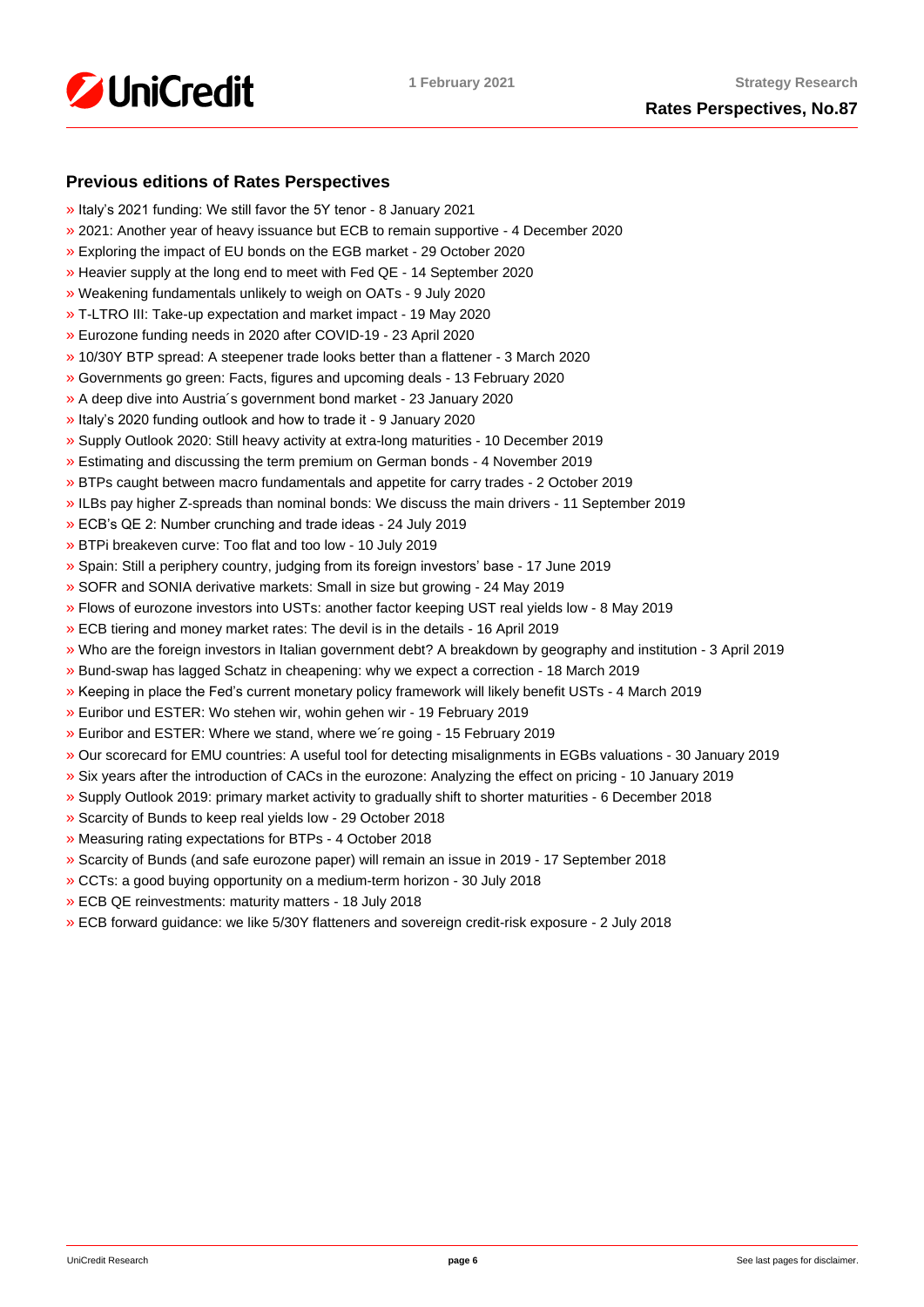

# **Legal Notices**

# **Glossary**

A comprehensive glossary for many of the terms used in the report is available on our website:<https://www.unicreditresearch.eu/index.php?id=glossary>

#### **Disclaimer**

Our recommendations are based on information obtained from or are based upon public information sources that we consider to be reliable, but for the completeness and<br>accuracy of which we assume no liability. All informatio as of the date of the issue unless stated otherwise. We reserve the right to modify the views expressed herein at any time without notice. Moreover, we reserve the right not to update this information or to discontinue it altogether without notice. This report may contain links to websites of third parties, the content of which is not controlled by UniCredit Bank. No liability is assumed for the content of these third-party websites.

This report is for information purposes only and (i) does not constitute or form part of any offer for sale or subscription of or solicitation of any offer to buy or subscribe for any<br>financial, money market or investment for any financial, money market or investment instrument or any security nor (iii) as marketing material within the meaning of applicable prospectus law . The investment possibilities discussed in this report may not be suitable for certain investors depending on their specific investment objectives and time horizon or in the context of their overall<br>financial situation. The investments di adverse effect on the value of investments. Furthermore, past performance is not necessarily indicative of future results. In particular, the risks associated with an investment in the financial, money market or investment instrument or security under discussion are not explained in their entirety.

This information is given without any warranty on an "as is" basis and should not be regarded as a substitute for obtaining individual advice. Investors must make their own determination of the appropriateness of an investment in any instruments referred to herein based on the merits and risks involved, their own investment strategy and their legal,<br>fiscal and financial position. As this docu of it shall form the basis of, or be relied on in connection with or act as an inducement to enter into, any contract or commitment whatsoever. Investors are urged to contact their bank's investment advisor for individual explanations and advice.

Neither UniCredit Bank AG, UniCredit Bank AG London Branch, UniCredit Bank AG Milan Branch, UniCredit Bank AG Vienna Branch, UniCredit Bank Austria AG, UniCredit Bulbank, Zagrebačka banka d.d., UniCredit Bank Czech Republic and Slovakia, ZAO UniCredit Bank Russia, UniCredit Bank Czech Republic and Slovakia Slovakia Branch,<br>UniCredit Bank Romania, UniCredit Bank AG New York Branch n (in negligence or otherwise) for any loss howsoever arising from any use of this document or its contents or otherwise arising in connection therewith.

This report is being distributed by electronic and ordinary mail to professional investors, who are expected to make their own investment decisions without undue reliance on this publication, and may not be redistributed, reproduced or published in whole or in part for any purpose.

This report was completed and first published on 1 February 2021 at 08:00.

#### **Responsibility for the content of this publication lies with:**

#### **UniCredit Group and its subsidiaries are subject to regulation by the European Central Bank**

a) UniCredit Bank AG (UniCredit Bank, Munich or Frankfurt), Arabellastraße 12, 81925 Munich, Germany, (also responsible for the distribution pursuant to §85 WpHG). Regulatory authority: "BaFin" – Bundesanstalt für Finanzdienstleistungsaufsicht, Marie-Curie-Str. 24-28, 60439 Frankfurt, Germany.

b) UniCredit Bank AG London Branch (UniCredit Bank, London), Moor House, 120 London Wall, London EC2Y 5ET, United Kingdom. Regulatory authority: "BaFin" –<br>Bundesanstalt für Finanzdienstleistungsaufsicht, Marie-Curie-Str. 2 regulatory status are available on request.

c) UniCredit Bank AG Milan Branch (UniCredit Bank, Milan), Piazza Gae Aulenti, 4 - Torre C, 20154 Milan, Italy, duly authorized by the Bank of Italy to provide investment services.

Regulatory authority: "Bank of Italy", Via Nazionale 91, 00184 Roma, Italy and Bundesanstalt für Finanzdienstleistungsaufsicht, Marie-Curie-Str. 24-28, 60439 Frankfurt, Germany.

d) UniCredit Bank AG Vienna Branch (UniCredit Bank, Vienna), Rothschildplatz 1, 1020 Vienna, Austria. Regulatory authority: Finanzmarktaufsichtsbehörde (FMA), Otto-<br>Wagner-Platz 5, 1090 Vienna, Austria and subject to limit e) UniCredit Bank Austria AG (Bank Austria), Rothschildplatz 1, 1020 Vienna, Austria. Regulatory authority: Finanzmarktaufsichtsbehörde (FMA), Otto-Wagner-Platz 5, 1090

#### Vienna, Austria

f) UniCredit Bulbank, Sveta Nedelya Sq. 7, BG-1000 Sofia, Bulgaria. Regulatory authority: Financial Supervision Commission (FSC), 16 Budapeshta str., 1000 Sofia, Bulgaria g) Zagrebačka banka d.d., Trg bana Josipa Jelačića 10, HR-10000 Zagreb, Croatia. Regulatory authority: Croatian Agency for Supervision of Financial Services, Franje Račkoga 6,

#### 10000 Zagreb, Croatia

h) UniCredit Bank Czech Republic and Slovakia, Želetavská 1525/1, 140 92 Praga 4, Czech Republic. Regulatory authority: CNB Czech National Bank, Na Příkopě 28, 115 03 Praga 1, Czech Republic

i) ZAO UniCredit Bank Russia (UniCredit Russia), Prechistenskaya nab. 9, RF-119034 Moscow, Russia, Regulatory authority: Federal Service on Financial Markets, 9 Leninsky prospekt, Moscow 119991, Russia

j) UniCredit Bank Czech Republic and Slovakia, Slovakia Branch, Sancova 1/A, SK-813 33 Bratislava, Slovakia. Regulatory authority: CNB Czech National Bank, Na Příkopě 28,<br>115 03 Praha 1, Czech Republic and subject to limit

k) UniCredit Bank Romania, Bucharest 1F Expozitiei Boulevard, 012101 Bucharest 1, Romania, Regulatory authority: National Bank of Romania, 25 Lipscani Street, 030031, 3rd District, Bucharest, Romania

l) UniCredit Bank AG New York Branch (UniCredit Bank, New York), 150 East 42nd Street, New York, NY 10017. Regulatory authority: "BaFin" – Bundesanstalt für Finanzdienstleistungsaufsicht, Marie-Curie-Str. 24-28, 60439 Frankfurt, Germany and New York State Department of Financial Services, One State Street, New York, NY 10004-1511 Further details regarding our regulatory status are available on request.

#### **ANALYST DECLARATION**

The analyst's remuneration has not been, and will not be, geared to the recommendations or views expressed in this report, neither directly nor indirectly.

All of the views expressed accurately reflect the analyst's views, which have not been influenced by considerations of UniCredit Bank's business or client relationships.

#### **POTENTIAL CONFLICTS OF INTERESTS**

You will find a list of keys for company specific regulatory disclosures on our websit[e https://www.unicreditresearch.eu/index.php?id=disclaimer.](https://www.unicreditresearch.eu/index.php?id=disclaimer)

#### **RECOMMENDATIONS, RATINGS AND EVALUATION METHODOLOGY**

You will find the history of rating regarding recommendation changes as well as an overview of the breakdown in absolute and relative terms of our investment ratings, and a note on the evaluation basis for interest-bearing evaluation basis for interest-bearing securities on our website https://www.unicreditresearch.euring **ADDITIONAL REQUIRED DISCLOSURES UNDER THE LAWS AND REGULATIONS OF JURISDICTIONS INDICATED**

You will find a list of further additional required disclosures under the laws and regulations of the jurisdictions indicated on our website

#### https://www.unicreditresearch.eu/index.php?id=disc

E 20/1